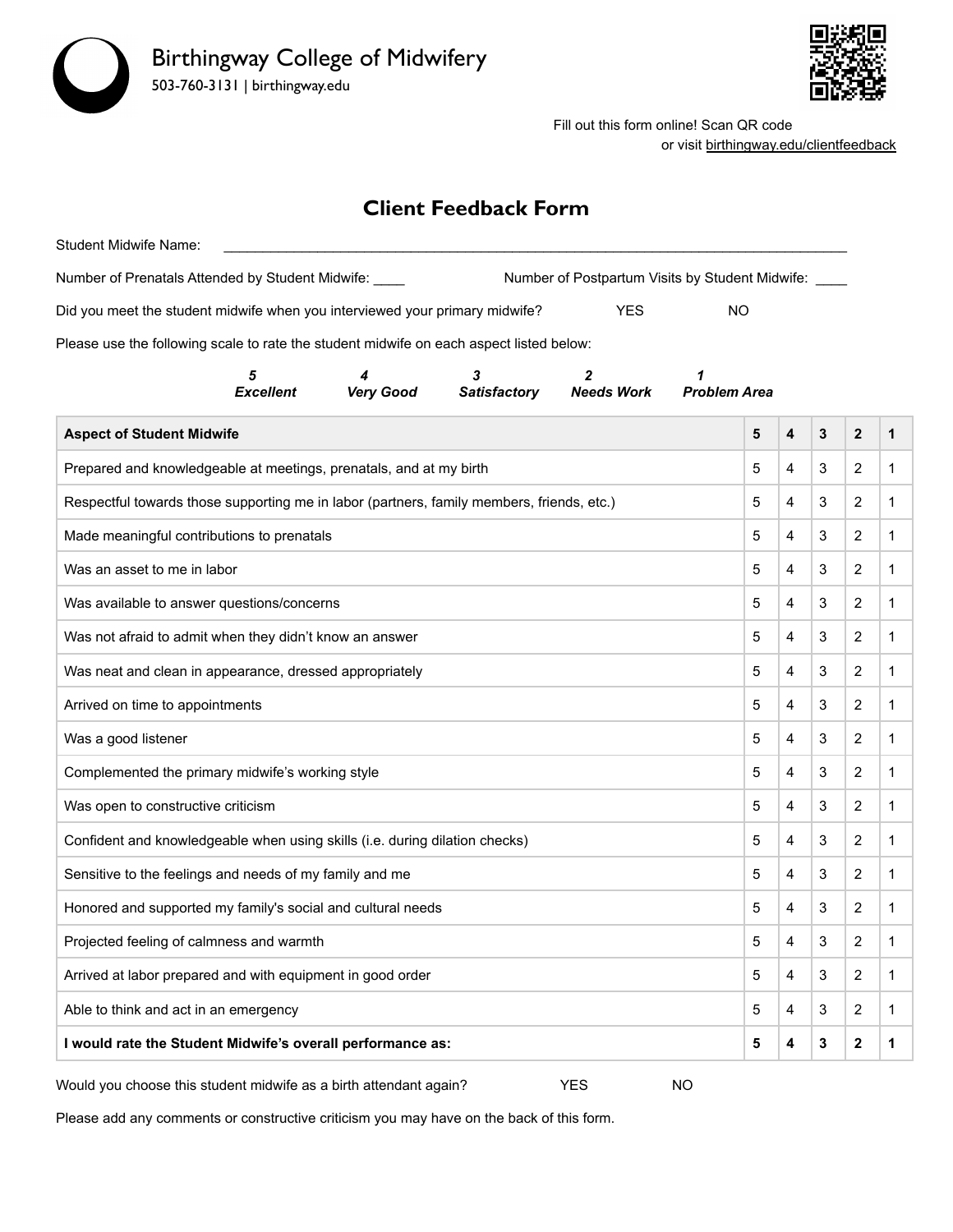

| <b>Comments</b>                                 |            |           |                                                                                                                                                          |
|-------------------------------------------------|------------|-----------|----------------------------------------------------------------------------------------------------------------------------------------------------------|
|                                                 |            |           |                                                                                                                                                          |
|                                                 |            |           |                                                                                                                                                          |
|                                                 |            |           |                                                                                                                                                          |
|                                                 |            |           |                                                                                                                                                          |
|                                                 |            |           |                                                                                                                                                          |
|                                                 |            |           |                                                                                                                                                          |
|                                                 |            |           |                                                                                                                                                          |
|                                                 |            |           |                                                                                                                                                          |
|                                                 |            |           |                                                                                                                                                          |
|                                                 |            |           |                                                                                                                                                          |
|                                                 |            |           |                                                                                                                                                          |
|                                                 |            |           |                                                                                                                                                          |
| May we call you to clarify any comments?        | <b>YES</b> | <b>NO</b> |                                                                                                                                                          |
|                                                 |            |           |                                                                                                                                                          |
|                                                 |            |           | Please note that the information on this form is read by limited appropriate Birthingway staff and is placed in a student file which is HIPAA-compliant. |
| Office Use Only:<br>Date/Time/Initial Received: |            | MPC       |                                                                                                                                                          |

## **A Chance to Give Back**